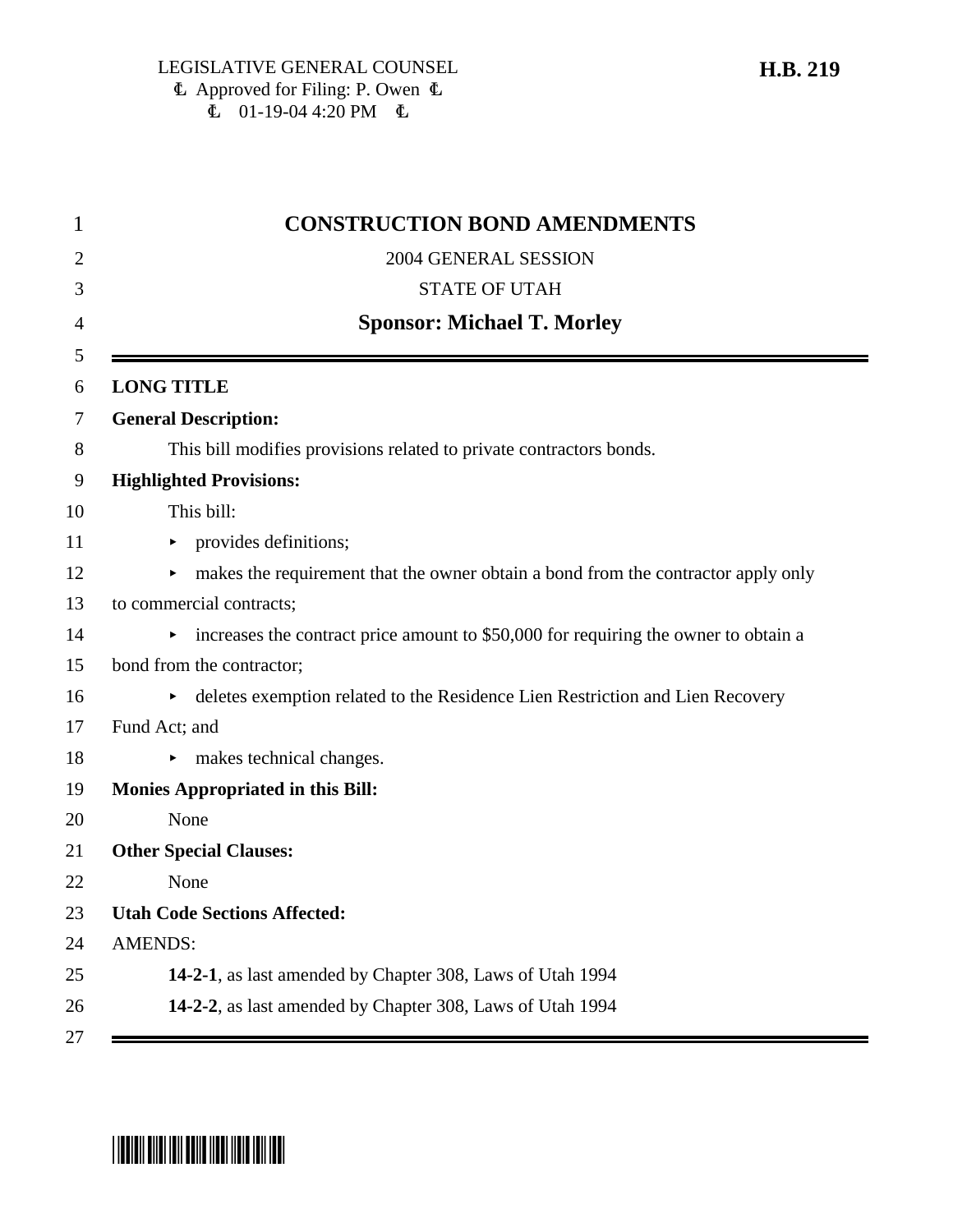| 28 | Be it enacted by the Legislature of the state of Utah:                                                          |
|----|-----------------------------------------------------------------------------------------------------------------|
| 29 | Section 1. Section 14-2-1 is amended to read:                                                                   |
| 30 | 14-2-1. Definitions -- Payment bond required -- Right of action -- Notice --                                    |
| 31 | Attorneys' fees.                                                                                                |
| 32 | (1) For purposes of this chapter:                                                                               |
| 33 | (a) "Commercial contract" means a contract for the construction, alteration, or repair of                       |
| 34 | the following if it is not residential construction:                                                            |
| 35 | $(i)$ a building;                                                                                               |
| 36 | (ii) a structure; or                                                                                            |
| 37 | (iii) an improvement upon land.                                                                                 |
| 38 | $[\text{A}]$ (b) "Contractor" means any person who is or may be awarded a commercial                            |
| 39 | contract for the construction, alteration, or repair of any building, structure, or improvement                 |
| 40 | upon land.                                                                                                      |
| 41 | $[\langle \theta \rangle]$ (c) "Owner" means any person contracting for construction, alteration, or repair of  |
| 42 | [any building, structure, or improvement upon land.] the following if it is not residential                     |
| 43 | construction:                                                                                                   |
|    |                                                                                                                 |
| 44 | $(i)$ a building;                                                                                               |
| 45 | (ii) a structure; or                                                                                            |
| 46 | (iii) an improvement upon land.                                                                                 |
| 47 | (d) (i) "Residential construction" means the construction, alteration, or repair of:                            |
| 48 | (A) single family detached housing; or                                                                          |
| 49 | (B) multifamily attached housing up to and including a duplex.                                                  |
| 50 | (ii) "Residential construction" includes rental housing.                                                        |
| 51 | (2) $[(a)$ Except as provided in Subsection $(2)(b)$ , before] Before any commercial                            |
| 52 | contract exceeding $[\frac{2,000}{2,000}]$ s50,000 in amount for the construction, alteration, or repair of any |
| 53 | building, structure, or improvement upon land is awarded to any contractor, the owner shall                     |
| 54 | obtain from the contractor a payment bond:                                                                      |
| 55 | (a) complying with Subsection $(3)$ . The bond shall become]; and                                               |
| 56 | (b) that becomes binding upon the award of the commercial contract to the contractor.                           |
| 57 | $(6)$ An owner is exempted from the requirements of this section if a person otherwise                          |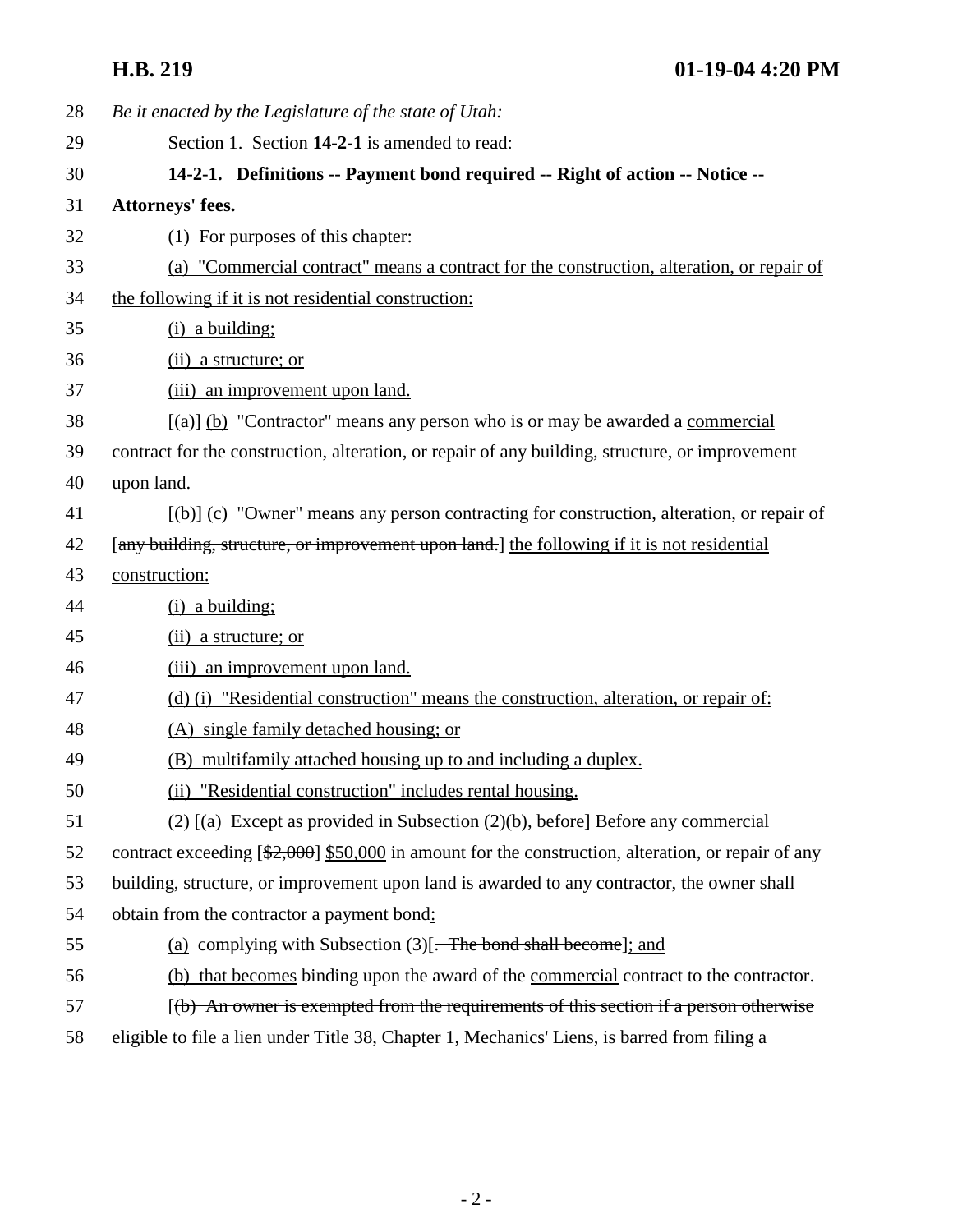## **01-19-04 4:20 PM H.B. 219**

| 59 | mechanics' lien under Section 38-11-107.                                                                  |
|----|-----------------------------------------------------------------------------------------------------------|
| 60 | $(3)$ The payment bond shall be:                                                                          |
| 61 | (a) with a surety or sureties satisfactory to the owner for the protection of all persons                 |
| 62 | supplying labor, services, equipment, or material in the prosecution of the work provided for in          |
| 63 | the commercial contract; and                                                                              |
| 64 | (b) in a sum equal to the <u>commercial</u> contract price.                                               |
| 65 | (4) A person shall have a right of action on a payment bond under this chapter for any                    |
| 66 | unpaid amount due [him] that person if that person:                                                       |
| 67 | (a) $[\text{he}]$ has furnished labor, services, equipment, or material in the prosecution of the         |
| 68 | work provided for in the commercial contract for which the payment bond is furnished under                |
| 69 | this chapter; and                                                                                         |
| 70 | (b) $[\text{he}]$ has not been paid in full within 90 days after the last day on which $[\text{he}]$ that |
| 71 | person:                                                                                                   |
| 72 | (i) performed the labor or service <u>for which a claim is made</u> ; or                                  |
| 73 | (ii) supplied the equipment or material for which the claim is made.                                      |
| 74 | $(5)$ (a) An action under this section shall be brought in a court of competent jurisdiction              |
| 75 | in the county where the commercial contract was to be performed and not elsewhere. [The]                  |
| 76 | (b) An action under this section is barred if not commenced within one year after the                     |
| 77 | last day on which the claimant:                                                                           |
| 78 | (i) performed the labor or service on which the claim is based; or                                        |
| 79 | (ii) supplied the equipment or material on which the claim is based.                                      |
| 80 | (c) The obligee named in the payment bond need not be joined as a party to $[\theta]$ and                 |
| 81 | action under this section.                                                                                |
| 82 | (d) In any action upon a payment bond under this section, the court may award                             |
| 83 | reasonable attorneys' fees to the prevailing party, which attorneys' fees shall be taxed as costs in      |
| 84 | the action.                                                                                               |
| 85 | (6) The payment bond shall be exhibited to any interested person upon request.                            |
| 86 | (7) In any suit upon a payment bond under this chapter, the court shall award                             |
| 87 | reasonable attorneys' fees to the prevailing party.                                                       |
| 88 | Section 2. Section 14-2-2 is amended to read:                                                             |
| 89 | 14-2-2. Failure of owner to obtain payment bond -- Liability.                                             |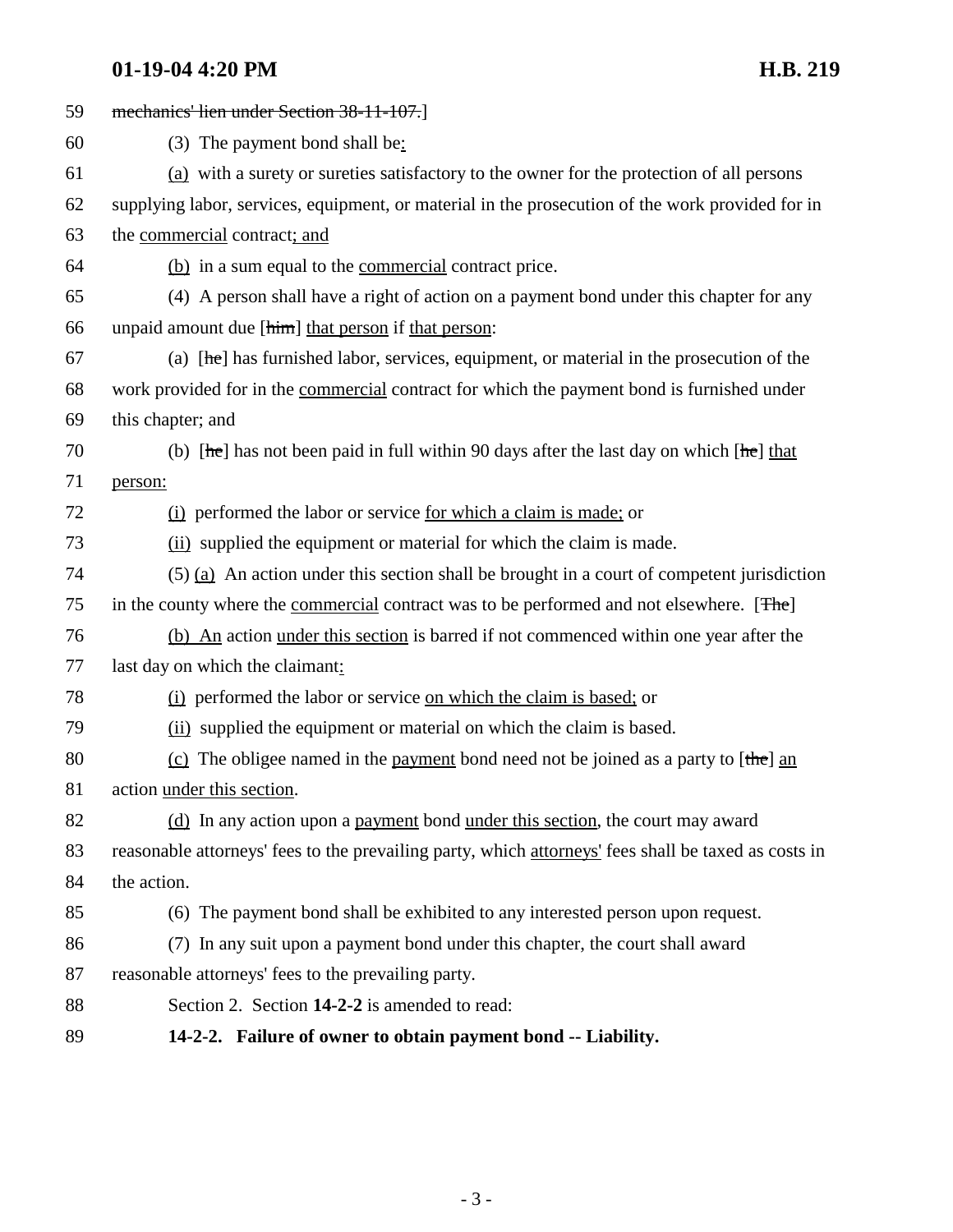### **H.B. 219 01-19-04 4:20 PM**

| 90  | (1) [Unless exempted under Section $14-2-1$ , an] An owner who fails to obtain a                  |
|-----|---------------------------------------------------------------------------------------------------|
| 91  | payment bond required under Section 14-2-1 is liable to each person who performed labor or        |
| 92  | service or supplied equipment or materials under the commercial contract for the reasonable       |
| 93  | value of the labor or service performed or the equipment or materials furnished up to but not     |
| 94  | exceeding the commercial contract price.                                                          |
| 95  | (2) [No] $\Delta n$ action to recover on [this] the liability described in Subsection (1) may not |
| 96  | be commenced after the expiration of one year after the day on which:                             |
| 97  | (a) the last of the labor or service was performed; or                                            |
| 98  | (b) the equipment or material was supplied by the person.                                         |
| 99  | (3) In an action for failure to obtain a bond, the court may award reasonable attorneys'          |
| 100 | fees to the prevailing party. These attorneys' fees shall be taxed as costs in the action.        |

#### **Legislative Review Note as of 1-8-04 12:47 PM**

A limited legal review of this legislation raises no obvious constitutional or statutory concerns.

#### **Office of Legislative Research and General Counsel**